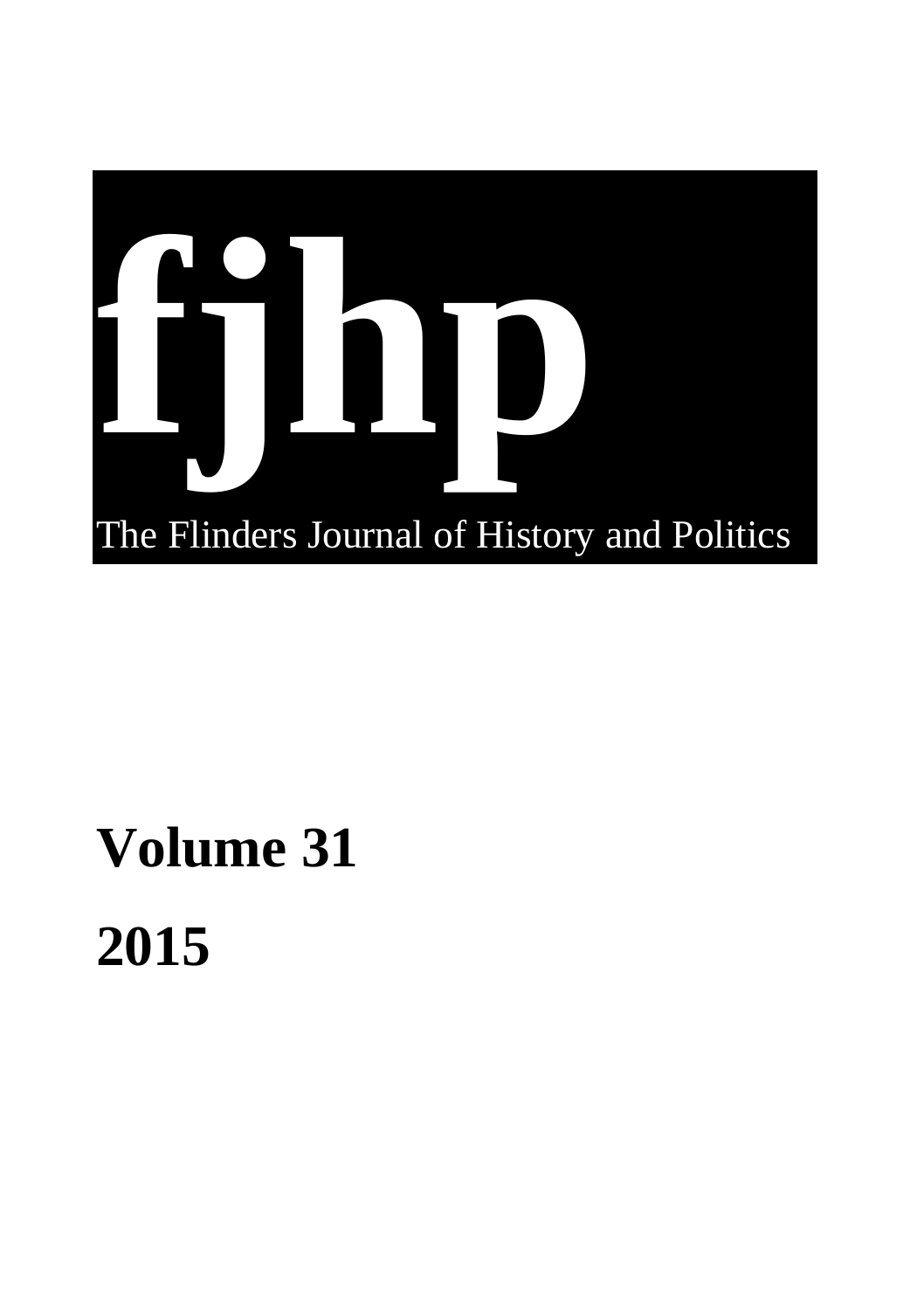**Editorial Board 2015:** Ella Stewart-Peters, Tets Kimura, Peter Monteath, Kieran Mortimer-Murphy, Anita Stelmach

**About FJHP:** Established in 1969, *FJHP* is Australia's oldest postgraduate journal of History and Politics.

Its editorial board is pleased to consider manuscripts dealing with political, modern historical, economic, philosophical and social issues. It is a condition of submission that contents are original and have not been previously published elsewhere or are under consideration in another publication. Until the editorial board has conveyed a decision to the author regarding inclusion or otherwise in the journal, a submission's publishing rights are held by the journal.

Items for the 'Forum' section of the journal should address topical issues with the aim of provoking debate. Pieces published here should be in the range of 1000 to 3000 words; they need not contain a scholarly apparatus. Publication in this section is not subject to peer review and is at the discretion of the editors. Contentious or radical positions are encouraged.

Manuscripts submitted for the 'Articles' section should be in the range of 3000 – 8000 words. All articles appearing in this section are peer reviewed by independent academic referees. Book reviews submitted for the 'Reviews' section should be 500 – 1000 words in length. The editors will consider unsolicited reviews. Review articles of greater length will also be considered.

**Submissions:** Submissions should be sent to: [fjhp@flinders.edu.au.](mailto:fjhp@flinders.edu.au) The journal's Style Guide is available at: [http://www.flinders.edu.au/sabs/shir/ourresearch/researchjournals/fjhp/home.](http://www.flinders.edu.au/sabs/shir/ourresearch/researchjournals/fjhp/home.cfm) [cfm](http://www.flinders.edu.au/sabs/shir/ourresearch/researchjournals/fjhp/home.cfm)

**Copyright:** *The Flinders Journal of History and Politics* allows the copying and reproduction of articles subject to copyright.

**Information for Subscribers:** New orders and sample copy requests should be addressed to [fjhp@flinders.edu.au](mailto:fjhp@flinders.edu.au) Annual subscription costs (including postage and GST) are: Institutions/Individuals AUD\$20.00 (Australasia) AUD\$30.00 (Rest of World) ISSN: 0726-7215 (History and Politics)